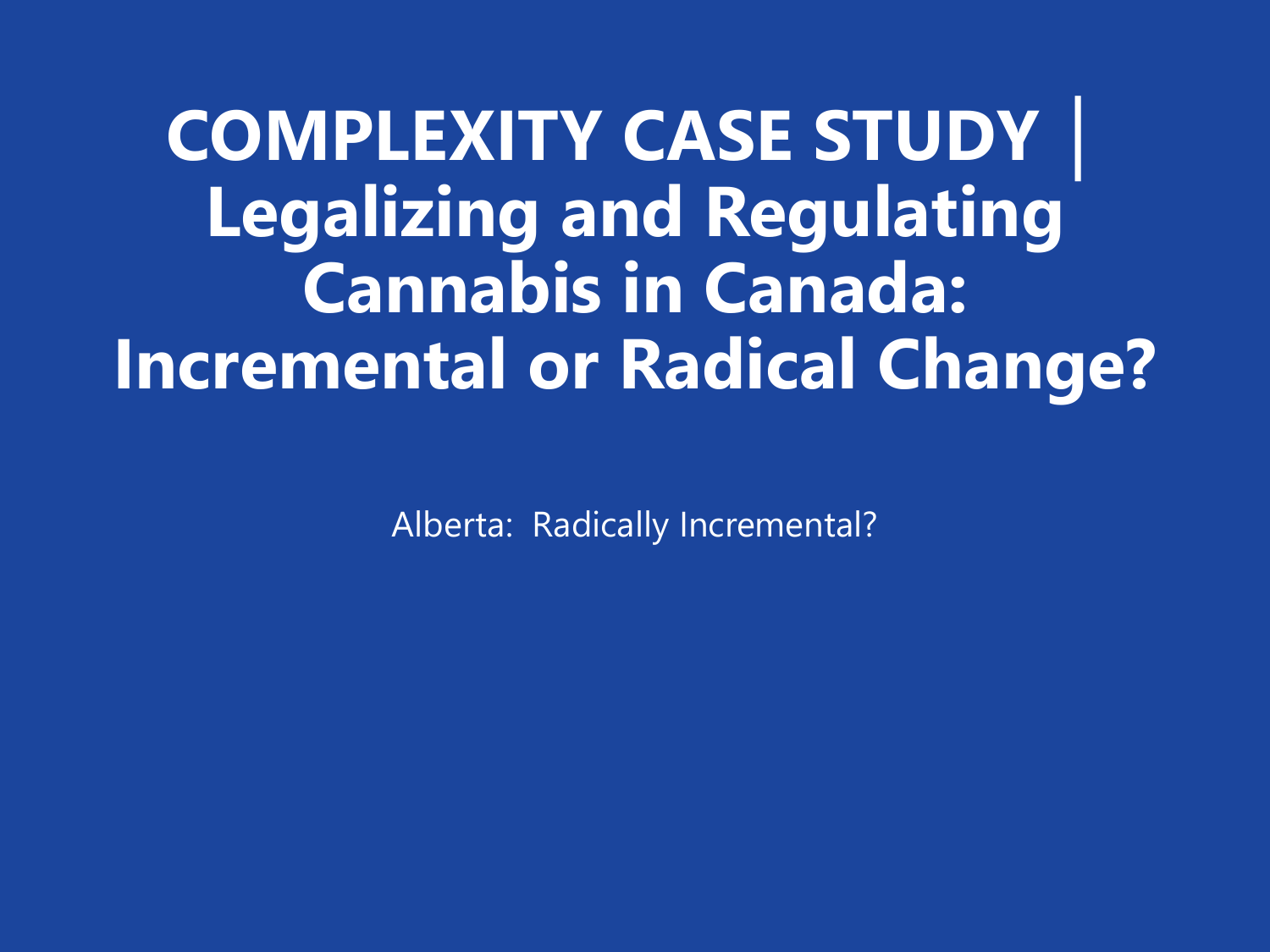# **Key Policy Challenge**

- What is actually new here? How do we keep the scope of this manageable?
	- Cannabis legalization as a lightning rod for countless pre-existing policy issues (workplace impairment, smoking rules, landlord/tenant relationships etc)
- Had to work very hard to keep the scope of the policy questions on the table limited to those that were specific to cannabis legalization, or very closely tied.
	- Policy analysis for the questions that were before elected officials was the full walk – ALL options were on the table, and all were fully analyzed, considered and costed
	- Polarizing nature of the topic meant that often, recommendations were based on a 51/49 split in popular opinion
	- Constant interplay between stated policy objectives required careful thought and education of elected officials. Obvious answer rarely the "right" answer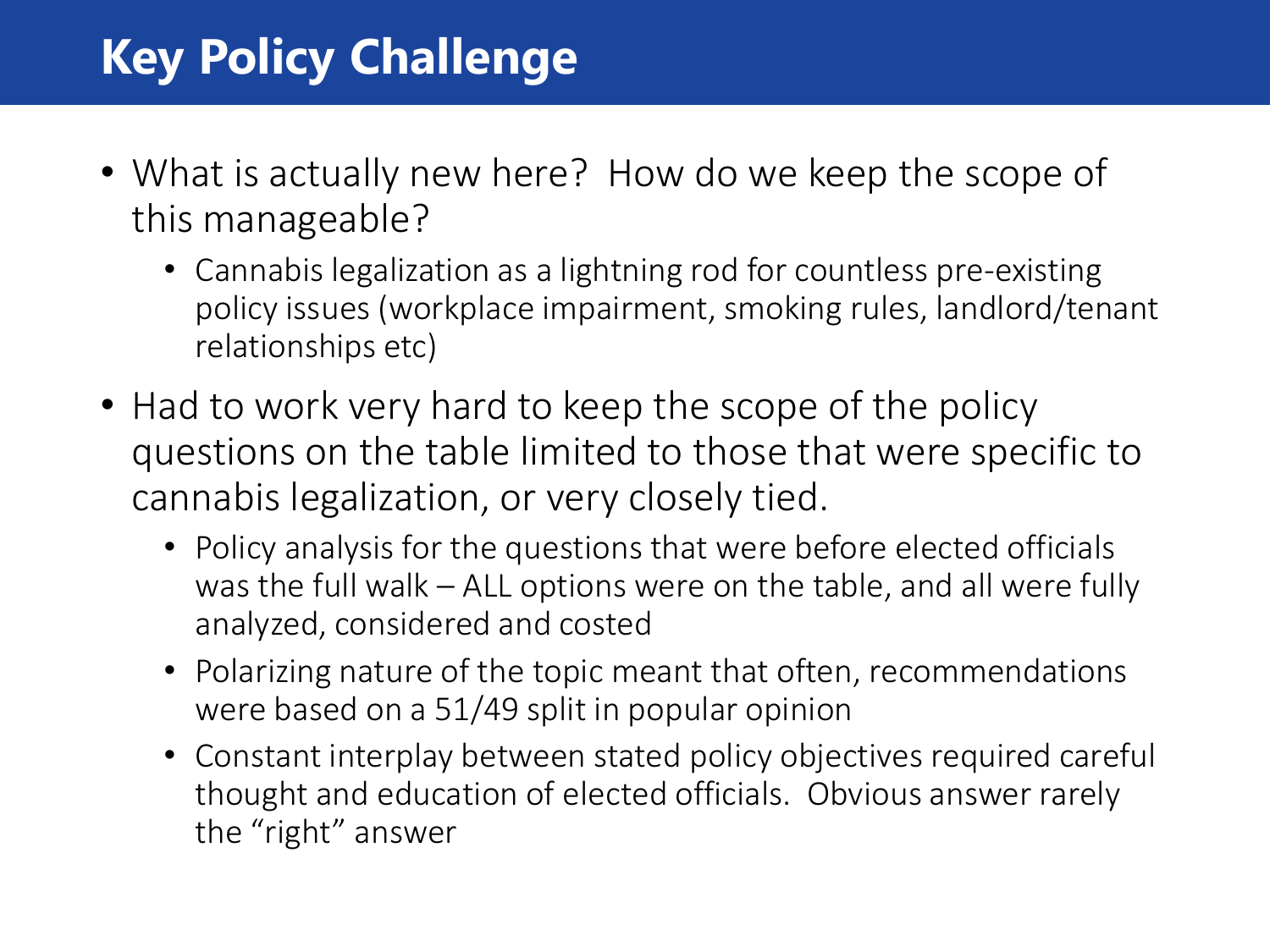## **Legislative Strategy**

- While the potential for radical change was always there, the actual policy decisions made were incremental and measured
- Took an integrative approach what existing legislation could we rely on? What did we actually need to legislate from scratch?
- Given the approach taken to the policy decisions, drafting approach was "reduce, reuse, recycle"
	- Drafting challenge included ensuring new provincial provisions fit harmoniously both with federal Act and existing provincial Acts being amended
	- Allowed federal legislation to "do the work" wherever possible (eg. definitions, "Subject to the federal Act")
	- Relied on existing impaired driving, workplace and smoking legislation where possible. Either amend, or incorporate by reference
- Constant focus on enforceability of what was being proposed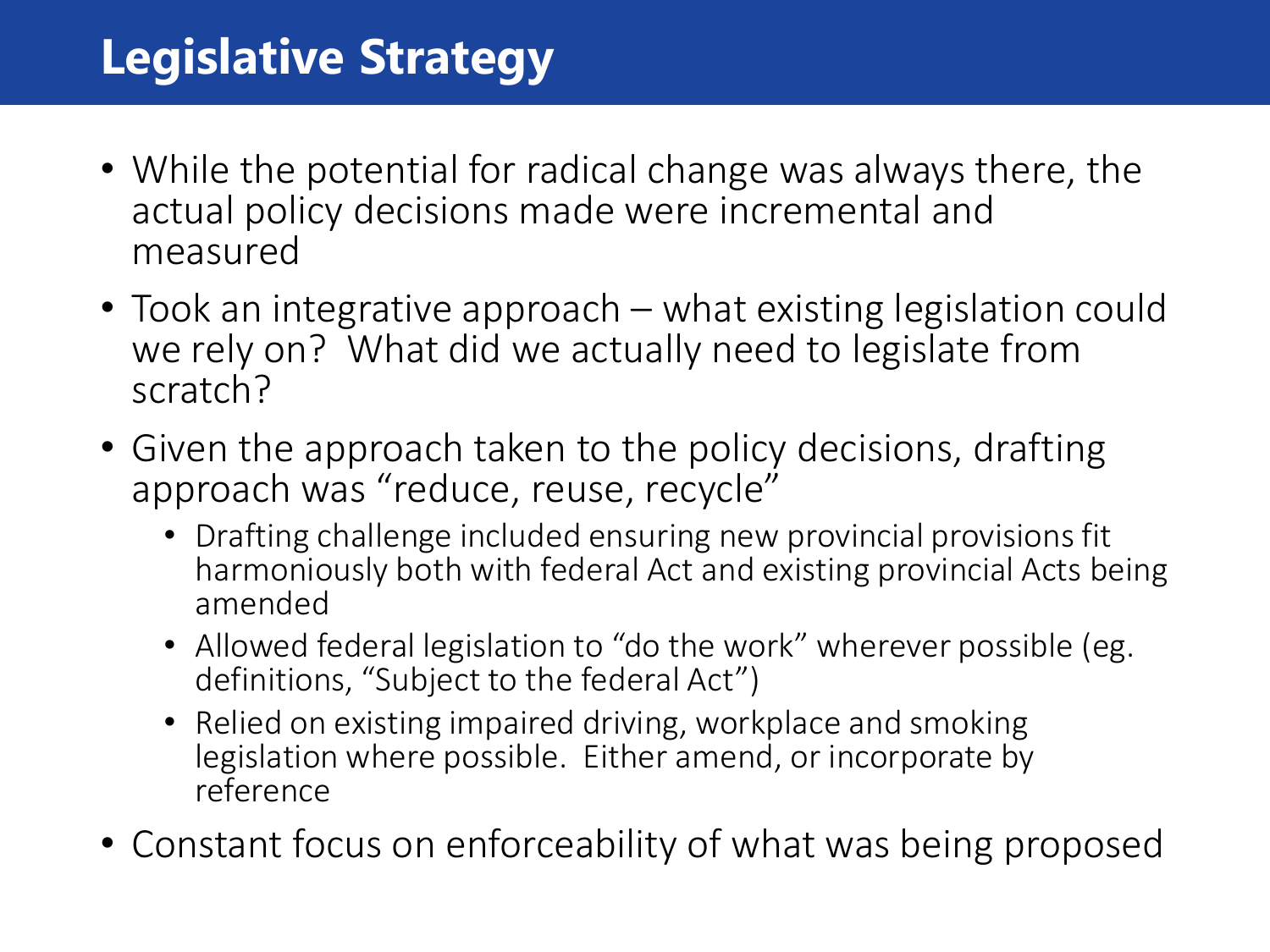### **Challenges – What Was the Same?**

- Many challenges were similar to those encountered on a majority of complex legislative projects
	- Drafting without key policy decisions strategy employed: drafted to most complex potential outcomes, with "undrafting" instructions for alternate decisions.
	- Compressed timelines strategy employed: didn't follow process, didn't follow rules. Were only successful because we had direct access to decision makers when we needed it.
	- Legislative consistency vs "good drafting" challenging to provide new legislative scheme within the context of a somewhat dated piece of legislation.
		- The verbs!
		- Moving items between the Act and the Regulation
	- Communications considerations driving legislative process/timing.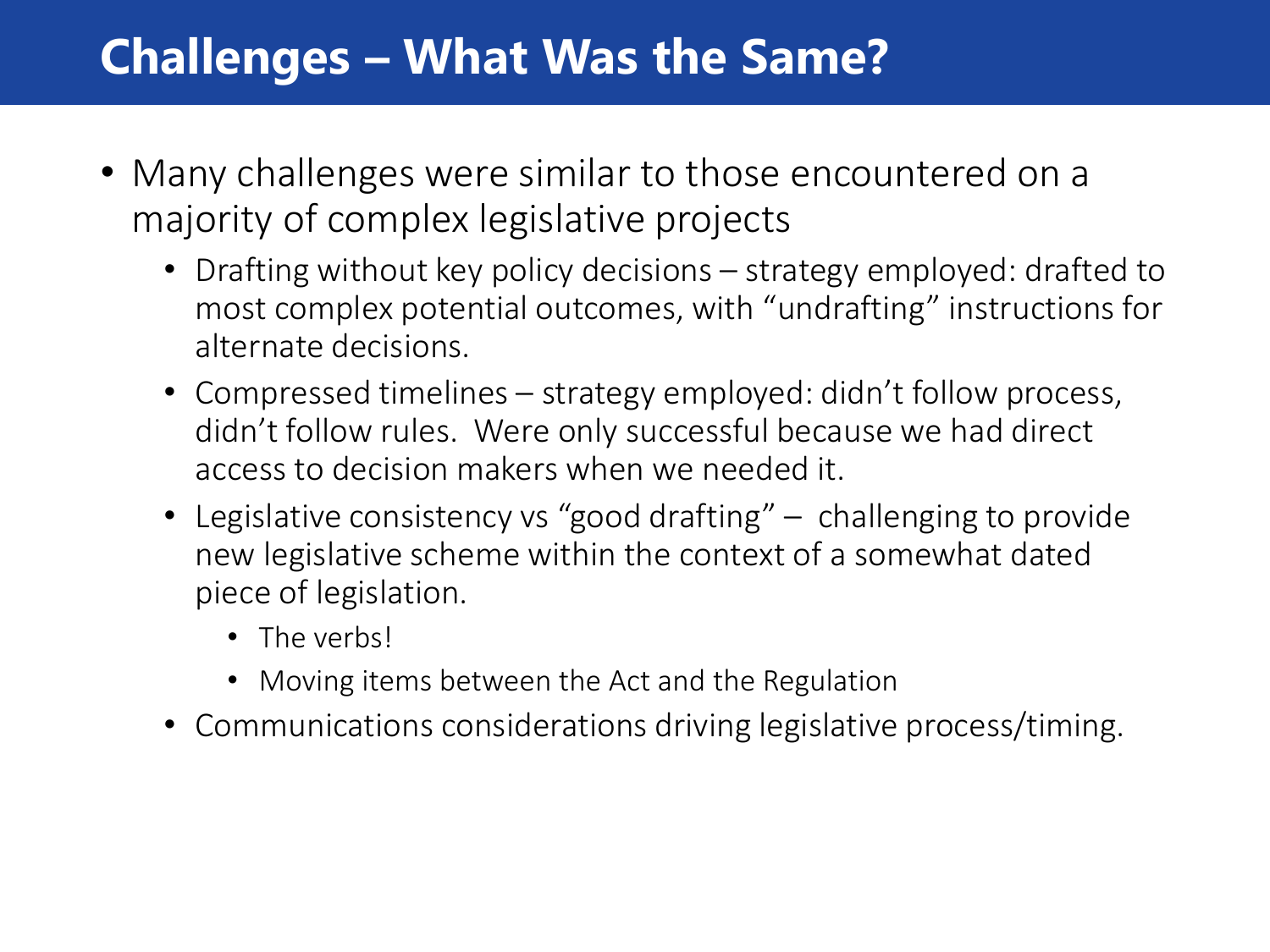## **Challenges – What Was Unique?**

- Regulating in some new areas introduced pieces that may be moot in a few years (eg. license maximum). Drafted provisions to be flexible, and delegated details to Board policy.
- Stepping into areas more traditionally left to municipal governments – worked more closely with our municipal partners than usual.
	- The TSRA conundrum
	- The MGA conundrum
- No parent legislation drafting into the void! Coming into force strategy particularly challenging.
- Regulation making authorities challenge difficult to get them right when you don't know what you are doing yet!
- Significant number of policy decisions (and therefore much drafting) required.
- Certainty of missing elements/changes to federal legislation strategy employed: pre-booking both Fall and Spring session cabinet dates.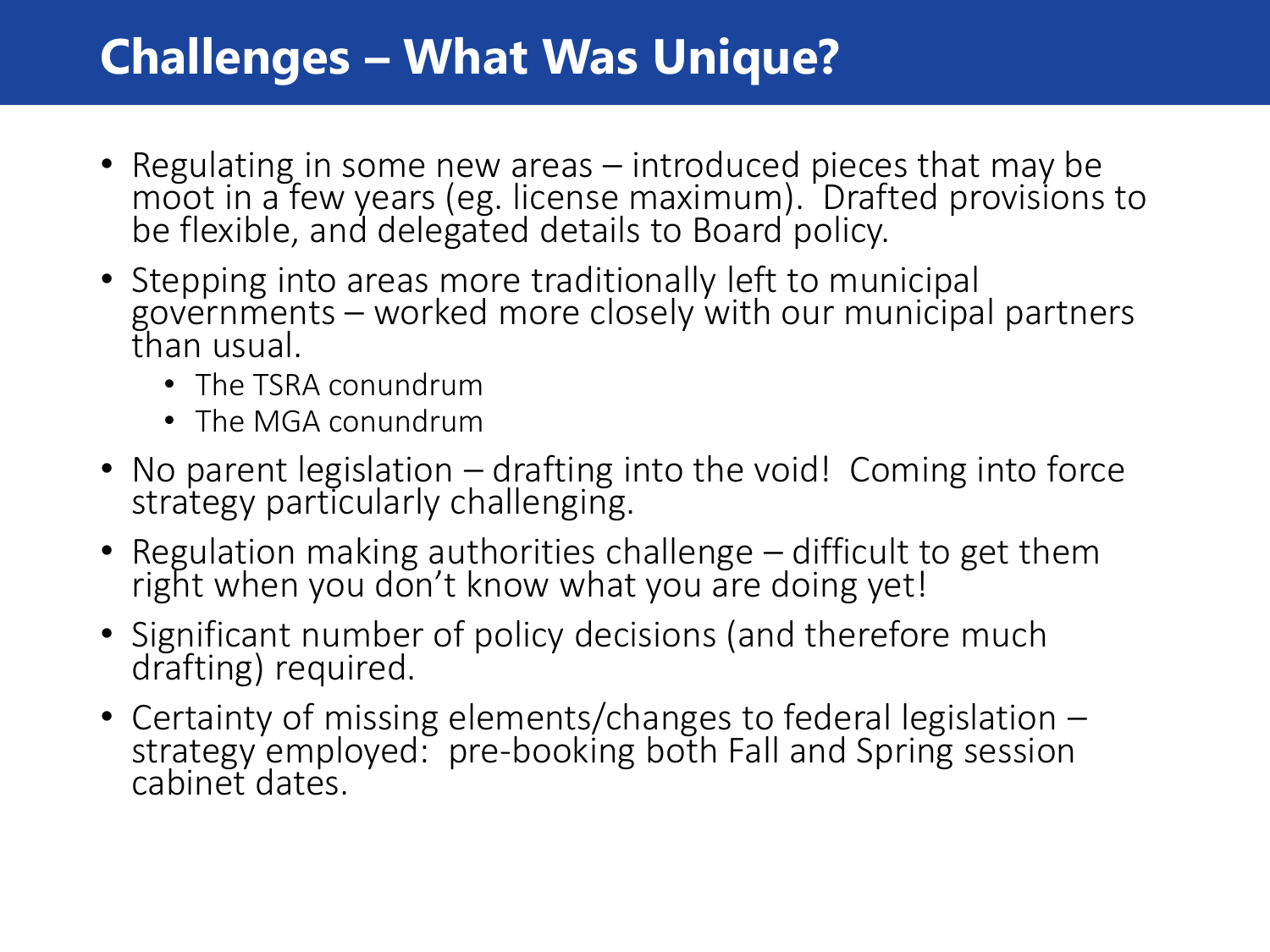#### **Future Proofing**

- Amendments done to the *Gaming, Liquor and Cannabis Act*  contemplate future policy decisions (eg. cafes)
- This was done to address two issues:
	- Paucity of cabinet time. Goal was not to have to go into the Act again if we didn't have to, enable the regulations to deal with as much as possible.
	- Strategy meant less "undrafting" if policy decision went differently on the retail model